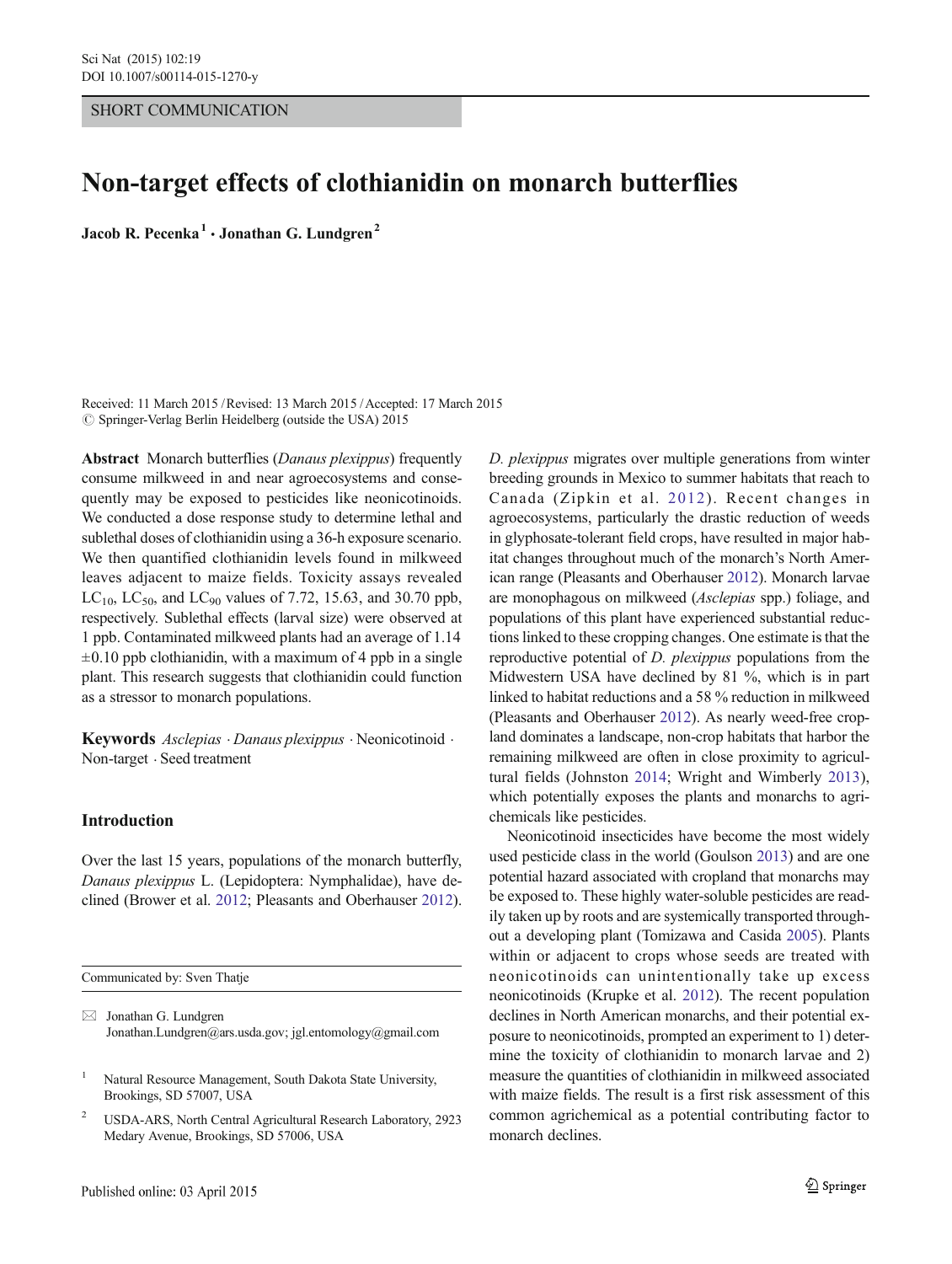## **Methods**

## Hazard assessment

Plants and insects Swamp milkweed, Asclepias incarnata L. (Gentianales: Apocynaceae) (Victory Seed Company, Molalla, OR), was produced in a greenhouse. Within 1 h of the assay, 1-cm-diameter leaf discs were excised and randomly assigned to a treatment. D. plexippus eggs were purchased from Butterfly Workx (Dunnellon, FL, 34430) or were reared from locally collected monarch females (N 44.341, W 96.793). Preliminary assessments revealed that both populations responded identically to the toxin, and so blocks were pooled across populations. Resulting neonates were randomly assigned upon hatching to a treatment within 8 h of hatching.

Experimental procedures Prior to the exposure assessment, we hypothesized that monarch larvae in the field would be exposed to short pulses of clothianidin coincidental with planting (Krupke et al. [2012](#page-3-0)) or maize anthesis (e.g., as with Bt maize pollen; Dively et al. [2004](#page-3-0)). We attempted to conservatively reflect this predicted exposure level by feeding neonate monarchs the toxin for 36 h rather than a continuous exposure over the entire larval stage. Availability of monarch eggs necessitated that the experiment be conducted in seven independent blocks with sample sizes per block ranging from three to ten individuals per treatment (sample size was consistent across treatments within a block). Based on the toxicity observed in early blocks, we adjusted the doses to best capture the  $LC_{10}$ ,  $LC_{20}$ ,  $LC_{50}$ , and  $LC_{90}$ , so not all dietary treatments are reflected in each block.

Larvae were randomly assigned to one of 11 dietary treatments. Nine of these treatments received a concentration of aqueous clothianidin: 1000 ( $n=40$ ), 500 ( $n=10$ ), 100 ( $n=40$ ), 50 ( $n=10$ ), 25 ( $n=40$ ), 10 ( $n=40$ ), 5 ( $n=30$ ), 1 ( $n=30$ ), and 0.5 ( $n=30$ ) parts per billion (ppb). The other two treatments were fed a water control  $(n=30)$  or were unfed  $(n=40)$ . All fed treatments received a single 1-cm-diam leaf disc with aqueous 10 μL of the designated test substance administered individually on a base of 3 % agarose gel (Hellmich et al. [2001\)](#page-3-0). Following the 36-h exposure to the test substance (milkweed discs were replaced if they were completely consumed), all surviving larvae were fed excess milkweed leaf tissue until the third stadium. Mortality was recorded daily throughout the experiment. Larval body length, mass, and head capsule width were measured prior to the experimental treatment and upon eclosion to the second and third stadia.

#### Exposure assessment

Leaf tissue analysis The presence of clothianidin was tested in milkweed (Asclepias syriaca) plants that were a mean (SEM)  $1.47\pm0.39$  m from maize fields in Brookings County, SD, soon after maize planting (June 20, 2014; plants were 5– 15 cm tall;  $n=8$  sites), and when monarch populations were most abundant (July 25, 2014;  $n=10$  sites; Lyons et al. [2012\)](#page-3-0). The late planting date in our area was the result of a very wet spring. At each site, five plants were chosen randomly, and two 1-cm-diam tissue samples were removed and frozen at −18 °C. Simultaneously, we counted the number of monarch eggs and larvae per plant on ten plants at each site. We acknowledge that A. syriaca has thicker leaves than A. incarnata (used in the toxicity assay above), and this may affect the final dose consumed by larvae in the field.

Enzyme-linked immunosorbent assay (ELISA) kits (Product #500800, Abraxis, Warminster, PA) were used to quantify clothianidin content in the leaf tissue, following kit instructions. Nearly 100 % of corn in our region is seed-treated with thiamethoxam or its metabolite, clothianidin. There are currently no commercial corn hybrids treated with imidacloprid, thus strengthening our assertion that any toxin detected with this ELISA in milkweed adjacent to cornfields was clothianidin. The two leaf discs from each plant were combined and crushed in 258 μL of water. The resulting supernatant (50 μL) was incubated on a pre-coated ELISA plate. A negative control series ( $n=3$  aliquots from a single untreated plant sample) and three standard curves were run on each plate. The negative control series consisted of the supernatant of macerated, greenhouse-produced milkweed leaf discs (two 1-cm-diam discs) treated identically to field samples. The same sample for the negative control series was used to create three standard curve series on each plate (concentrations ranged from 0.03 to 2 ppb clothianidin). The absorbance values at 450 nm were recorded for each sample and control using a microplate reader (μQuant, Biotek Instruments, Winooski, VT 05404). On each plate, the mean and standard deviation of the three negative controls were calculated. Any samples that had a lower optical density than the mean negative minus 2.5 times the standard deviation of this series were considered to be positive for clothianidin. The absorbance of these positive samples was then transformed into ppb clothianidin using the plate-specific standard curve series. Based on these measurements, the mean concentration in two leaf discs was calculated per milkweed plant at each site.

Data analysis To test the effects of concentration on these metrics of monarch fitness, data blocks were pooled (no effects of blocks were discovered) and comparisons were made using independent ANOVAs. Significantly different means were separated using Fisher's LSD test. A scatterplot was created that contrasted the proportion of larvae surviving at the onset of the third stadium (transformed into probits) with insecticide concentration (log+1 ppb), and linear regression was fitted to the resulting data. This curve was used to generate  $LC_{10}$ ,  $LC_{20}$ ,  $LC_{50}$ , and  $LC_{90}$  values. The mean clothianidin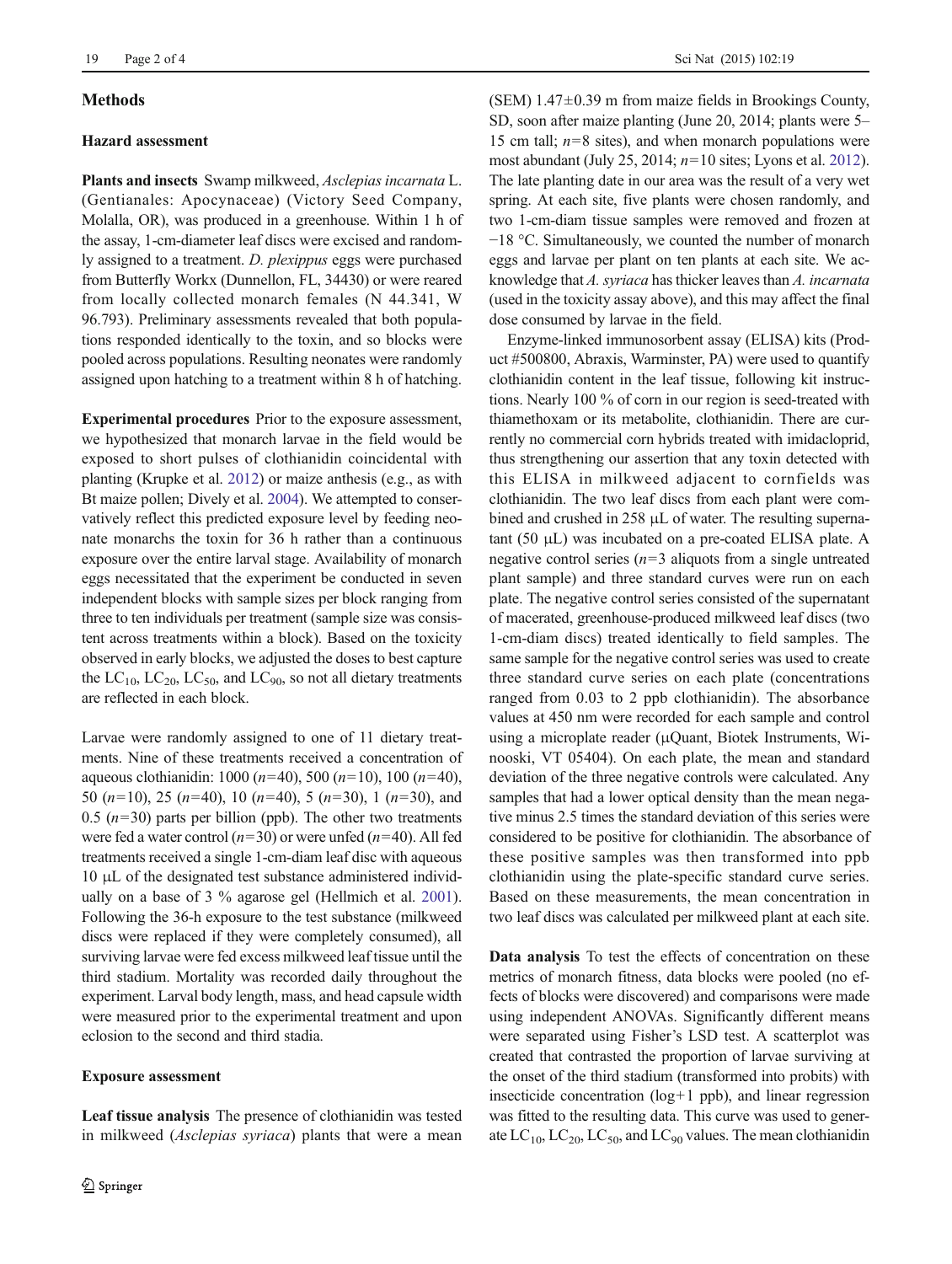<span id="page-2-0"></span>Table 1 Sublethal effects of clothianidin on monarch (Danaus plexippus) larvae (following a 36-h exposure during the first stadium)

| Treatment<br>(concentration, ppb; $n$ )         | Head capsule<br>width (mm) | Body length (mm)    | Weight (mg)         | Duration of<br>stadium (days) |
|-------------------------------------------------|----------------------------|---------------------|---------------------|-------------------------------|
| 1st instar (measured after molt to 2nd stadium) |                            |                     |                     |                               |
| 0(39)                                           | $1.41 \pm 0.01$            | $8.70 \pm 0.30$ A   | $23.23 \pm 1.70B$   | $3.77 \pm 0.13$ A             |
| 0.5(30)                                         | $1.72 \pm 0.33$            | $7.74 \pm 0.13$ BC  | $17.39 \pm 0.78$ A  | $4.28 \pm 0.16$ BC            |
| 1(30)                                           | $1.40 \pm 0.01$            | $7.87 \pm 0.18$ BC  | $19.61 \pm 1.00AB$  | $4.06 \pm 0.07$ AB            |
| 5(28)                                           | $1.40 \pm 0.01$            | $7.65 \pm 0.11AB$   | $18.72 \pm 0.87$ A  | $4.33 \pm 0.09$ BC            |
| 10(18)                                          | $1.42 \pm 0.01$            | $7.17 \pm 0.38$ BC  | $21.62 \pm 2.68$ AB | $4.27 \pm 0.18$ BC            |
| 25(22)                                          | $1.40 \pm 0.01$            | $11.55 \pm 0.39AB$  | $32.40 \pm 3.50AB$  | $4.66 \pm 0.19$ C             |
| 2nd instar (measured after molt to 3rd stadium) |                            |                     |                     |                               |
| 0(39)                                           | $1.68 \pm 0.02$ A          | $12.78 \pm 0.21$ A  | $72.68 \pm 3.17$    | $1.28 \pm 0.07$               |
| 0.5(30)                                         | $1.65 \pm 0.01AB$          | $13.08 \pm 0.21$ A  | $60.57 \pm 1.33$    | $1.16 \pm 0.05$               |
| 1(30)                                           | $1.62 \pm 0.02$ BC         | $12.47 \pm 0.23AB$  | $77.28 \pm 17.16$   | $1.19 \pm 0.06$               |
| 5(28)                                           | $1.59 \pm 0.02C$           | $11.95 \pm 0.26$ BC | $59.25 \pm 1.71$    | $1.20 \pm 0.06$               |
| 10(18)                                          | $1.55 \pm 0.03D$           | $11.85 \pm 0.38$ BC | $55.35 \pm 4.36$    | $1.18 \pm 0.09$               |
| 25(22)                                          | $1.64 \pm 0.03$ ABC        | $11.29 \pm 0.27C$   | $53.77 \pm 2.69$    | $1.04 \pm 0.03$               |

Values (mean $\pm$ SEM) followed by different letters differ significantly ( $\alpha$ =0.05) by ANOVA tests

content per plant and proportion of contaminated plants per site were compared between the early season and late season leaf discs using an ANOVA. All statistics were conducted using Systat 13 (SYSTAT Software, Inc; Point Richmond, CA).

# **Results**

**Hazard assessment** Based on the probit analysis, the  $LC_{10}$ ,  $LC_{20}$ ,  $LC_{50}$ , and  $LC_{90}$  concentrations were found to be 7.72, 9.89, 15.63, and 30.70 ppb, respectively (Fig. 1). Significant differences were seen in development time  $(F_{5, 162} = 6.32)$ , *P*<0.001), body length  $(F_{5, 163} = 3.20, P = 0.009)$ , and weight  $(F_{5, 163}=2.28, P=0.049)$  for newly eclosed second instars (Table 1). Body length and development rate were significantly affected at 0.5 ppb, but these fitness effects did not extend through the second stadium. There was no significant difference in second instar head capsule width  $(F_{5, 163} = 0.86, P = 0.51)$ . Body length  $(F_{5, 163} = 6.82, P < 0.001)$  and head capsule width  $(F_{5, 163} = 4.10, P = 0.002)$  of newly eclosed third instars were significantly affected by treatment (Table 1). Specifically, body length was significantly reduced (compared to the 0-ppb treatment) at 5 ppb, and head capsules were reduced at 1 ppb of clothianidin. Weights of new third instars  $(F_{5, 163} = 1.49)$ ,  $P=0.20$ ) and the duration of the second stadium ( $F_{5, 163}$ = 1.765, P=0.12) were unaffected by treatment.

Exposure assessment The sites sampled earlier in the season had a mean (SEM) of  $1.29 \pm 0.29$  eggs and  $0.57 \pm 0.20$  larvae per plant. In July,  $1.40 \pm 0.27$  eggs and  $0.3 \pm 0.15$  larvae were found per plant on the ten sites used. Mean (SEM) clothianidin per plant was  $0.58\pm0.07$  ppb, with a maximum amount of 4.02 ppb in one plant. Twice the proportion of plants per site were contaminated in July compared to June  $(36.57\pm0.08$  and  $64.50\pm0.08$  % of plants contaminated; seasonal mean was 51.3 % of plants)  $(F_{1, 15} = 5.51, P = 0.03)$ . In June, mean (SEM) clothianidin content per plant was 0.40± 0.09 ppb, and in July, it was  $0.69 \pm 0.09$  ppb  $(F_{1, 15} = 3.96, P =$ 0.07); the clothianidin content per contaminated plant was  $1.24\pm0.12$  and  $1.11\pm0.15$  ppb in June and July, respectively  $(F<sub>1, 15</sub>=0.11, P=0.75).$ 

#### **Discussion**

This experiment documents sublethal effects of the toxin at exposure levels observed under field conditions, and indicates that neonicotinoids could negatively affect larval monarch populations. The toxicity assay revealed both lethal and



Fig. 1 Cumulative mortality (to the third instar) of monarchs (*Danaus* plexippus) fed clothianidin. Bars represent SEM